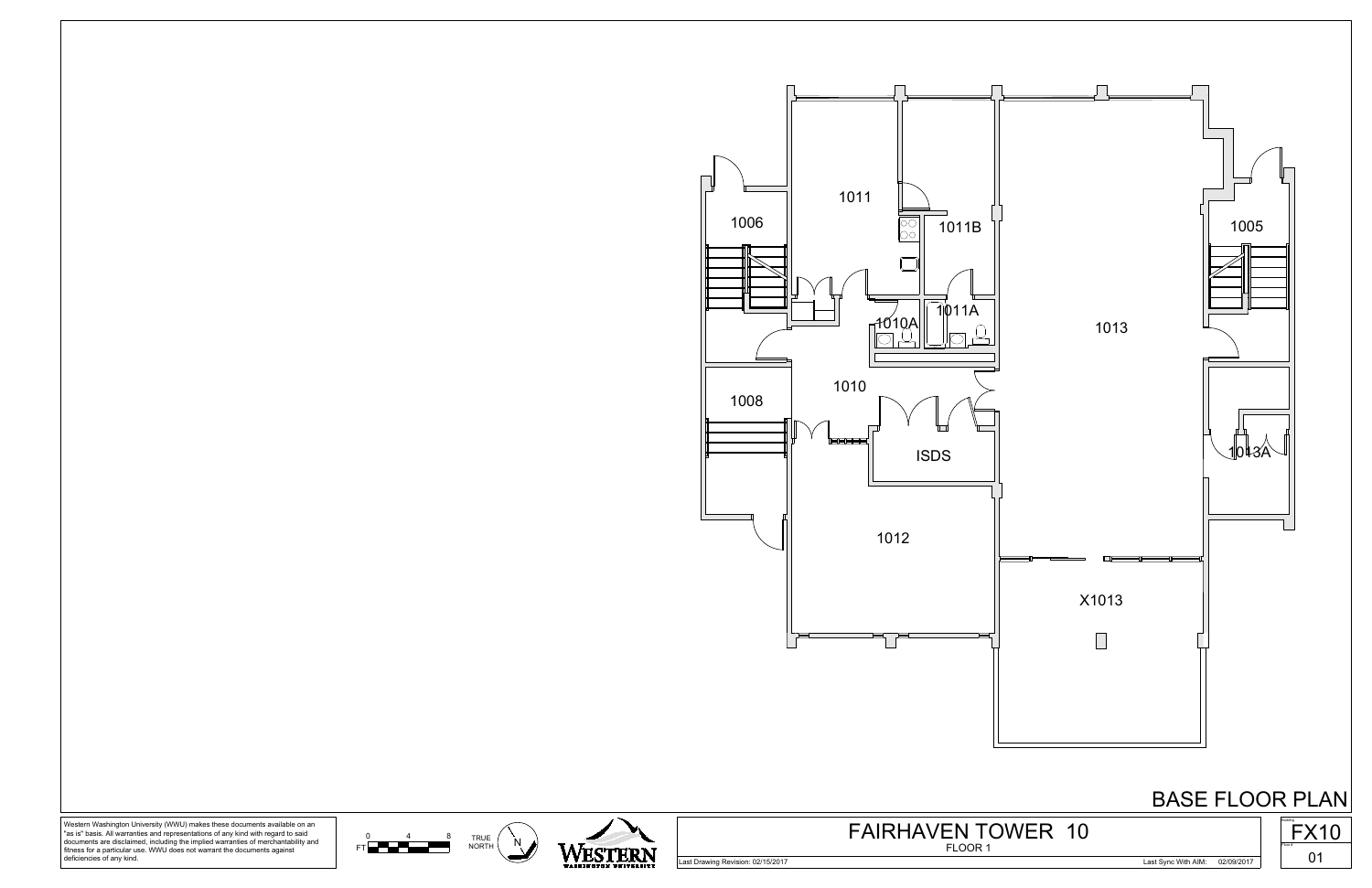





Western Washington University (WWU) makes these documents available on an "as is" basis. All warranties and representations of any kind with regard to said documents are disclaimed, including the implied warranties of merchantability and fitness for a particular use. WWU does not warrant the documents against deficiencies of any kind.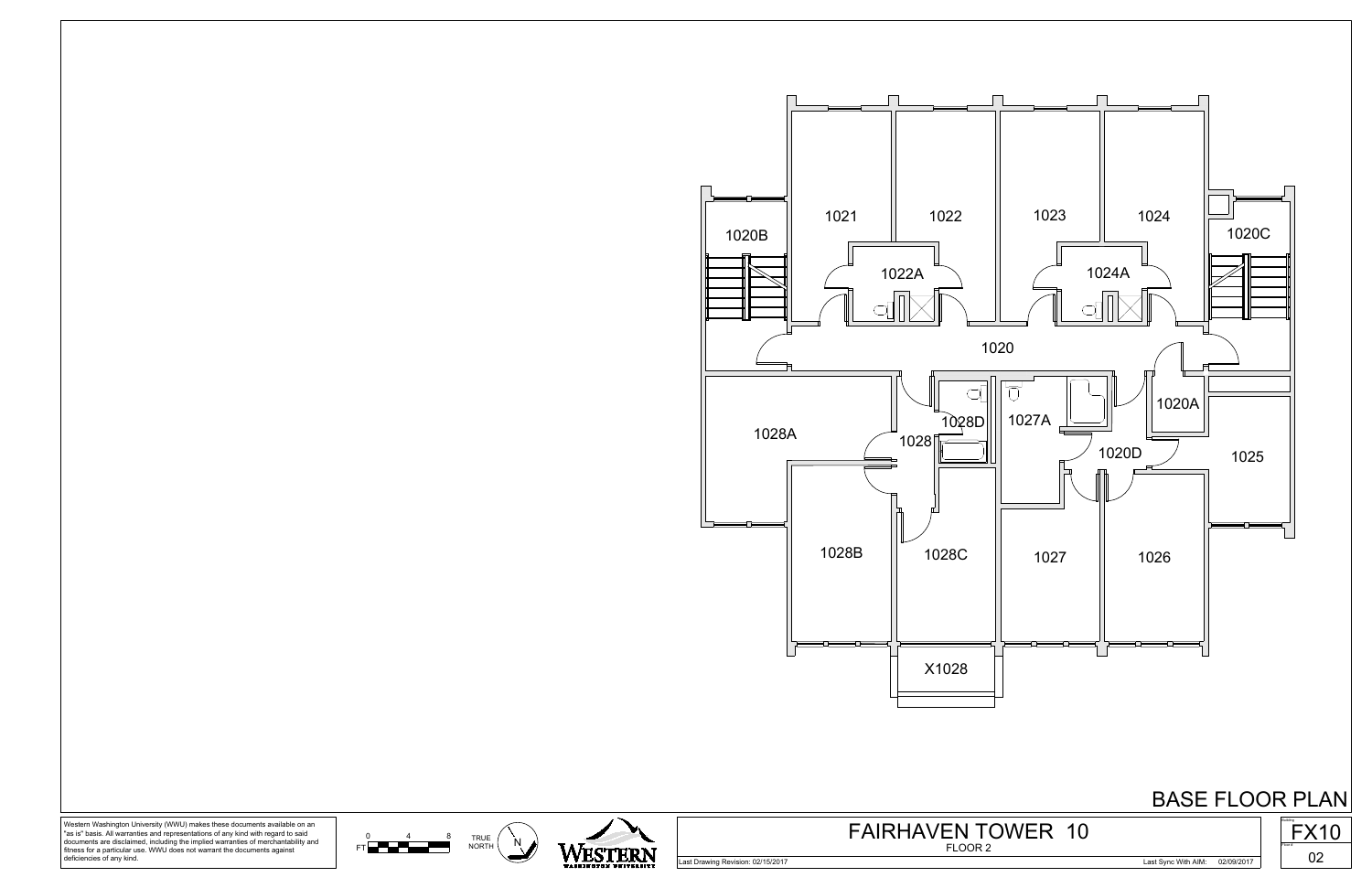











<sup>0</sup> <sup>4</sup> <sup>8</sup> TRUE N<br>FT **NORTH NORTH** NORTH 0 4 8 TRI



Western Washington University (WWU) makes these documents available on an "as is" basis. All warranties and representations of any kind with regard to said documents are disclaimed, including the implied warranties of merchantability and fitness for a particular use. WWU does not warrant the documents against deficiencies of any kind.